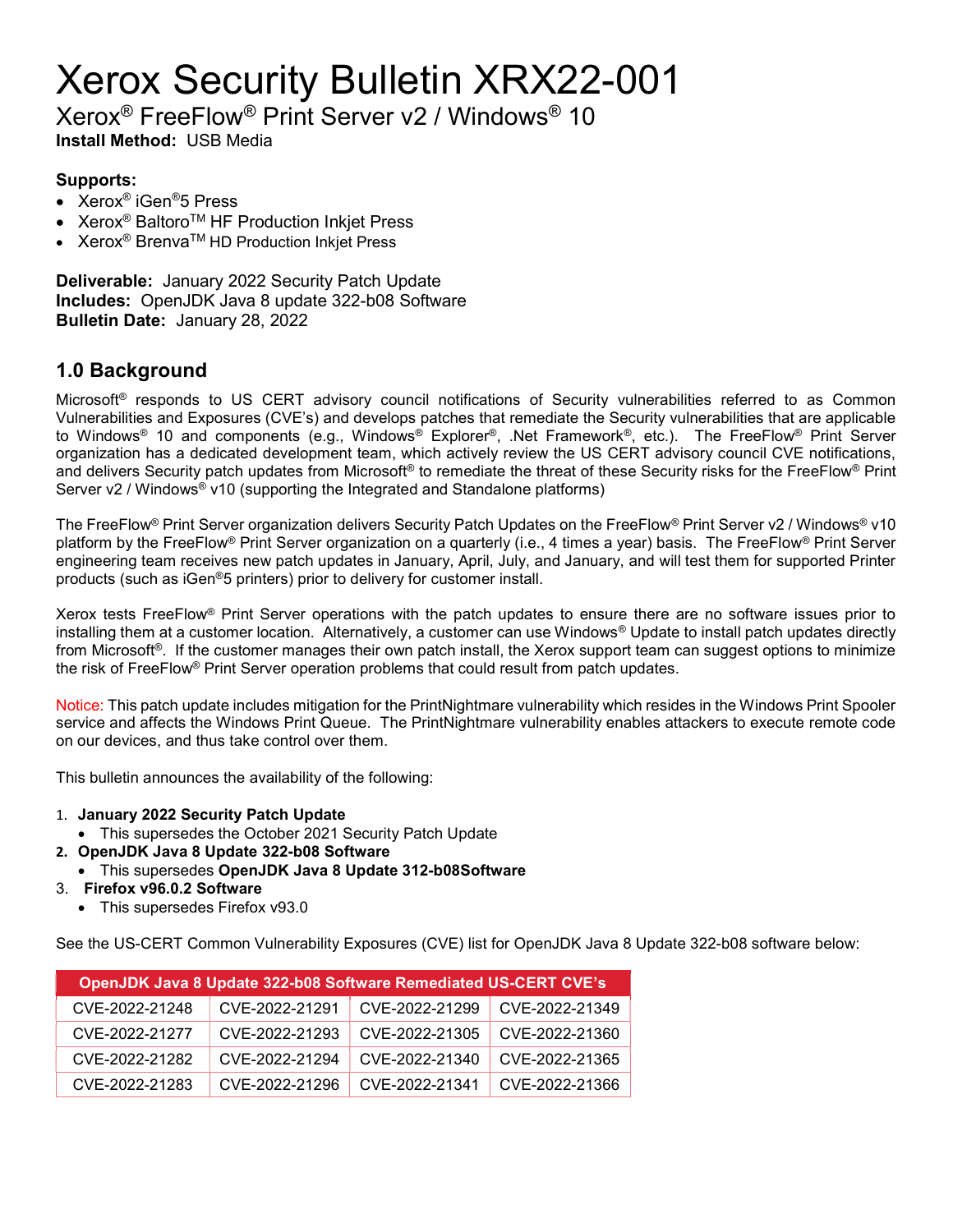See US-CERT Common Vulnerability Exposures (CVE) for the January 2022 Security Patch Update in table below:

| <b>January 2022 Security Patch Update Remediated US-CERT CVE's</b> |                |                |                |                |                |
|--------------------------------------------------------------------|----------------|----------------|----------------|----------------|----------------|
| CVE-2022-21833                                                     | CVE-2022-21857 | CVE-2022-21873 | CVE-2022-21889 | CVE-2022-21903 | CVE-2022-21922 |
| CVE-2022-21834                                                     | CVE-2022-21860 | CVE-2022-21874 | CVE-2022-21890 | CVE-2022-21904 | CVE-2022-21924 |
| CVE-2022-21835                                                     | CVE-2022-21862 | CVE-2022-21875 | CVE-2022-21892 | CVE-2022-21905 | CVE-2022-21928 |
| CVE-2022-21836                                                     | CVE-2022-21863 | CVE-2022-21876 | CVE-2022-21893 | CVE-2022-21908 | CVE-2022-21958 |
| CVE-2022-21838                                                     | CVE-2022-21864 | CVE-2022-21878 | CVE-2022-21894 | CVE-2022-21913 | CVE-2022-21959 |
| CVE-2022-21843                                                     | CVE-2022-21866 | CVE-2022-21879 | CVE-2022-21895 | CVE-2022-21914 | CVE-2022-21960 |
| CVE-2022-21848                                                     | CVE-2022-21867 | CVE-2022-21880 | CVE-2022-21897 | CVE-2022-21915 | CVE-2022-21961 |
| CVE-2022-21849                                                     | CVE-2022-21868 | CVE-2022-21881 | CVE-2022-21900 | CVE-2022-21916 | CVE-2022-21962 |
| CVE-2022-21850                                                     | CVE-2022-21870 | CVE-2022-21883 | CVE-2022-21901 | CVE-2022-21919 | CVE-2022-21964 |
| CVE-2022-21851                                                     | CVE-2022-21871 | CVE-2022-21885 | CVE-2022-21902 | CVE-2022-21920 |                |

See the US-CERT Common Vulnerability Exposures (CVE) list for the Firefox v96.0.2 software below:

| <b>Firefox v96.0.2 Software Remediated US-CERT CVE's</b> |                |                |                |                |                |
|----------------------------------------------------------|----------------|----------------|----------------|----------------|----------------|
| CVE-2021-38503                                           | CVE-2021-4128  | CVE-2021-43536 | CVE-2021-43544 | CVE-2022-22741 | CVE-2022-22749 |
| CVE-2021-38504                                           | CVE-2021-4129  | CVE-2021-43537 | CVE-2021-43545 | CVF-2022-22742 | CVE-2022-22750 |
| CVE-2021-38505                                           | CVE-2021-4140  | CVE-2021-43538 | CVE-2021-43546 | CVE-2022-22743 | CVE-2022-22751 |
| CVE-2021-38506                                           | CVE-2021-43530 | CVE-2021-43539 | CVE-2022-22736 | CVF-2022-22744 | CVE-2022-22752 |
| CVE-2021-38507                                           | CVE-2021-43531 | CVE-2021-43540 | CVE-2022-22737 | CVE-2022-22745 |                |
| CVE-2021-38508                                           | CVE-2021-43532 | CVE-2021-43541 | CVE-2022-22738 | CVE-2022-22746 |                |
| CVE-2021-38509                                           | CVE-2021-43533 | CVE-2021-43542 | CVE-2022-22739 | CVE-2022-22747 |                |
| CVE-2021-38510                                           | CVE-2021-43534 | CVE-2021-43543 | CVE-2022-22740 | CVE-2022-22748 |                |

Note: Xerox recommends that customers evaluate their security needs periodically and if they need Security patches to address the above CVE issues, schedule an activity with their Xerox Service team to install this announced Security Patch Update. The customer can manage their own Security Patch Updates using Windows® Update services, but we recommend checking with Xerox Service to reduce risk of installing patches that have not been tested by Xerox.

# 2.0 Applicability

This January 2022 Security Patch Update (including OpenJDK Java 8 update 322-b08 software, and Firefox v96.0.2 Patches) is available for the FreeFlow® Print Server v2 Software Release running on Windows® v10 OS. The FreeFlow® Print Server software releases tested with the January 2022 Security Patch Update installed per printer products is illustrated below:

| <b>Printer Products</b>                                                                      | <b>Patch Update Tested Releases</b> |
|----------------------------------------------------------------------------------------------|-------------------------------------|
| iGen <sup>®</sup> 5 Press<br>Baltoro <sup>™</sup> HF Inkjet<br>Brenva <sup>™</sup> HD Inkjet | CP.24.0.18201.0                     |
|                                                                                              | CP.24.0.19114.0                     |
|                                                                                              | CP.24.0.19119.0                     |
|                                                                                              | CP.24.0.20111.1                     |

All of the listed printer products were tested with each of the releases listed.

Security of the network, devices and information on a customer network may be a consideration when deciding whether to use the USB, or Windows® Update method of Security Patch Update delivery and install. Delivery and install of the Security Patch Update using Update Manager may still be a concern for some highly "secure" customer locations such as US Federal and State Government sites. Alternatively, delivery and install of Security Patch Updates from USB media may be more desirable for these highly Security sensitive customers. They can perform a Security scan of the USB media with a virus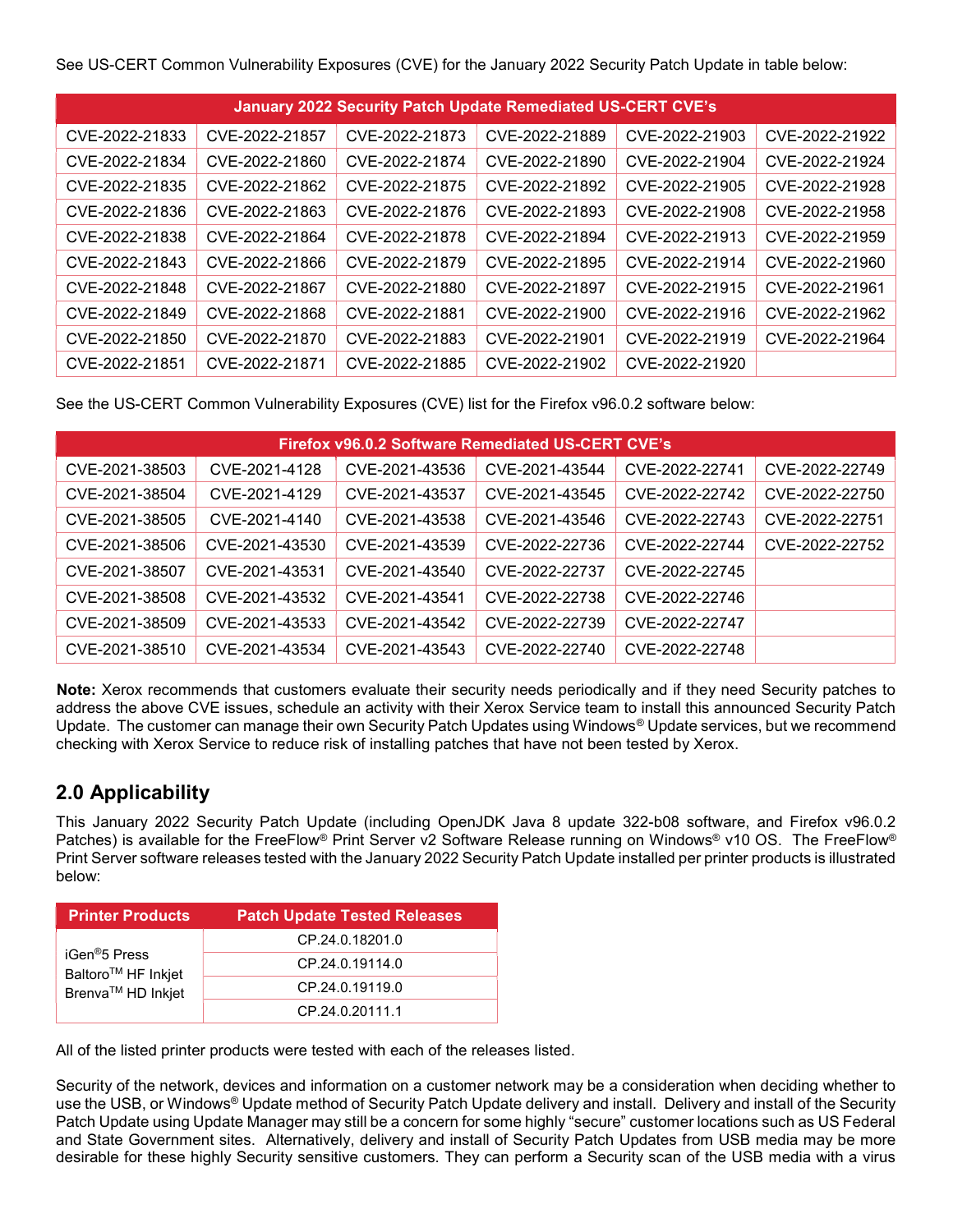protection application prior to install. If the customer does not allow use of USB media for devices on their network, you can transfer (using SMB, SFTP, or SCP) the Security Patch Update to the FreeFlow® Print Server platform, and then install.

## 3.0 Patch Install

Xerox strives to deliver these critical Security Patch Updates in a timely manner. The customer process to obtain FreeFlow® Print Server Security Patch Updates (delivered on a quarterly basis) is to contact the Xerox hotline support number. The methods of Security Patch Update delivery and install are over the network using FreeFlow® Print Server Update Manager or directly from Microsoft<sup>®</sup> using Windows<sup>®</sup> Update service, and using media (i.e., USB).

We recommend the customer use the FreeFlow® Print Server Update Manager or Microsoft® Windows® Update method if they wish to perform install on their own. This empowers the customer to have the option of installing these patch updates as soon as they become available, and not need to rely on the Xerox Service team. Many customers do not want the responsibility of installing the quarterly Security Patch Update or they are not comfortable providing a network tunnel to the Xerox or Microsoft® servers that store the Security Patch Update. In this case, the media install method is the best option under those circumstances.

#### 3.1 USB Media Delivery

Xerox uploads the FreeFlow® Print Server Security Patch Update to a "secure" SFTP site that is available to the Xerox Analyst and Service once the deliverables have been tested and approved. The FreeFlow® Print Server patch deliverables are available as a ZIP archive, and a script used to perform the install. The Security Patch Update installs by executing a script and installs on top of a pre-installed FreeFlow® Print Server software release. The install script includes options to install the Security Patch Update directly from USB media or from the FreeFlow® Print Server internal hard disk. A PDF document is available with procedures to install the Security Patch Update using the USB media delivery method upon request.

If the Analyst supports their customer performing the Security Patch Update, then they must provide the customer with the Security Patch Update install document and the Security update deliverables. This method of Security Patch Update install is not as convenient or simple for customer install as the network install methods offered by Update Manger.

| <b>Security Patch File</b>              | <b>Windows<sup>®</sup> Size</b><br>(K-bytes) | <b>Size in Bytes</b> |
|-----------------------------------------|----------------------------------------------|----------------------|
| FFPSv2-Win10 SecPatchUpdate Jan2022.zip | 2.492.742                                    | 2.552.567.649        |
| FFPSv2-Win10 SecPatchUpdate Jan2022.iso | 2.493.092                                    | 2.552.926.208        |

See the Security Patch Update deliverable filenames and sizes in the table below:

#### 3.2 Windows® Update Delivery

Windows<sup>®</sup> Update services enable information technology administrators to deploy the latest Microsoft<sup>®</sup> product updates to computers that are running the Windows<sup>®</sup> operating system. By using Windows® Update service, administrators can fully manage the distribution of updates released through Microsoft® Update to FreeFlow® Print Server platforms on their network.

Microsoft<sup>®</sup> uploads the Patch Updates to a server that is available on the Internet outside of the Microsoft<sup>®</sup> Corporate network once patch deliverables have been tested and approved. Installing the Security patches directly from Microsoft® using the Windows® Update service brings some risk given they have not been tested by Xerox on the FreeFlow® Print Server platform. It is required that the customer proxy server information be configured on the FreeFlow® Print Server platform so that the Windows® Update service can gain access to the Microsoft® server over the Internet outside of the customer network. Xerox is not responsible for the Security of the connection to the Microsoft® patch server.

We recommend manually performing a FreeFlow® Print Server System Backup and a Windows® Restore Point backup just prior to checking for the Windows® patch updates and installing them. This will give assurance of FreeFlow® Print Server system recovery if the installed Security patches create a software problem or results in the FreeFlow® Print Server software becoming inoperable. The Security Patch Update makes changes to only the Windows® 10 OS system, and not the FreeFlow® Print Server software. Therefore, the restore of a Windows® Restore Point (prior to patch install) will reverse install of the Security Patch Update if recovery is required and is much faster than the full FreeFlow® Print Server System Restore. We recommend performing a full FreeFlow® Print Server System Backup for redundancy purposes in case the checkpoint restore does not work. The only option for FreeFlow® Print Server system recovery may be the